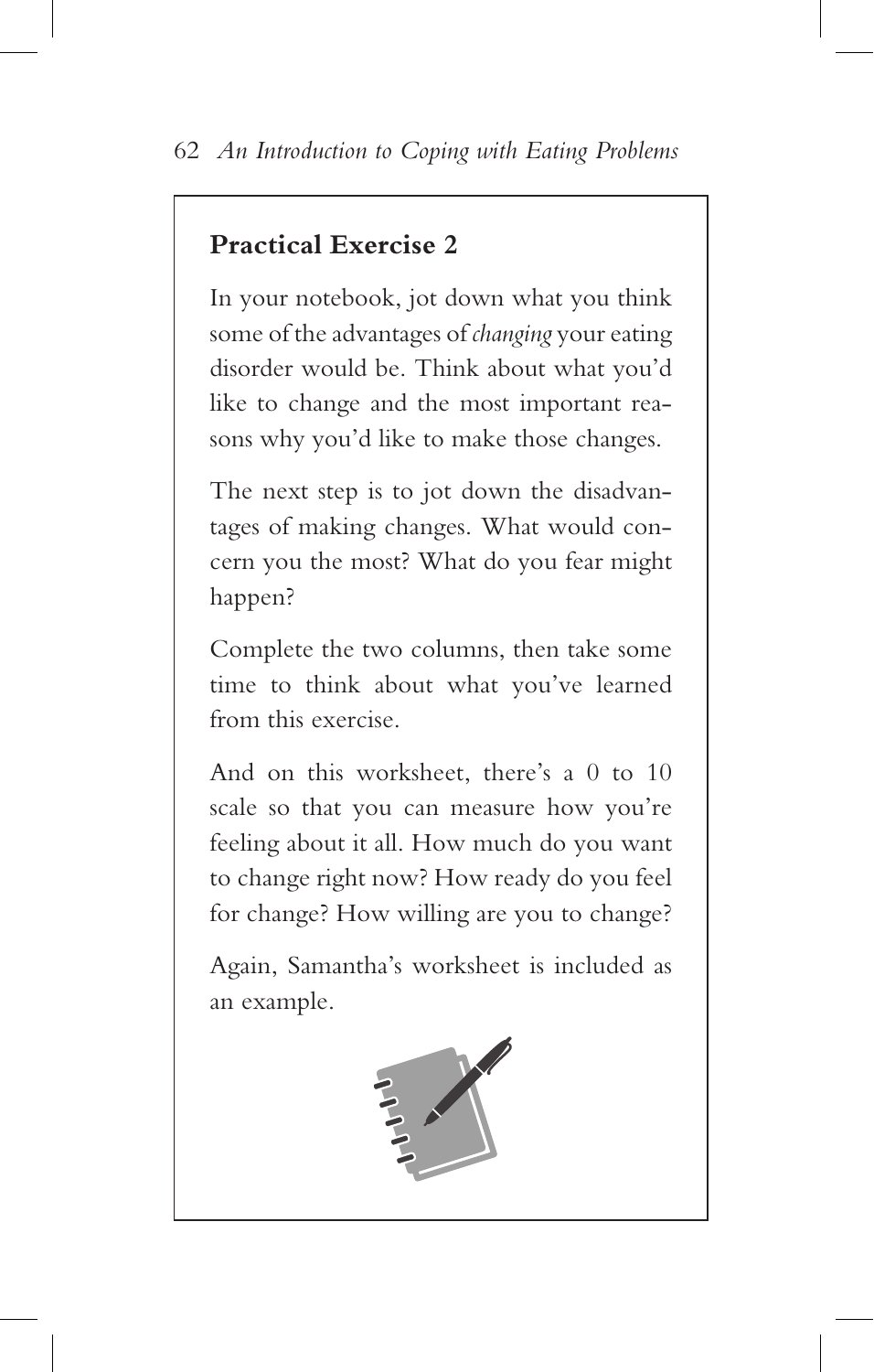## **Samantha's Worksheet 2:**

## **Advantages and Disadvantages of Changing**

| <b>Advantages</b>                                                                                                                                                                                                                                                                                                                                                                                                                                                                                                                                                     | <b>Disadvantages</b>                                                                                                                                                                                                                                                                                                                                   |  |  |  |  |
|-----------------------------------------------------------------------------------------------------------------------------------------------------------------------------------------------------------------------------------------------------------------------------------------------------------------------------------------------------------------------------------------------------------------------------------------------------------------------------------------------------------------------------------------------------------------------|--------------------------------------------------------------------------------------------------------------------------------------------------------------------------------------------------------------------------------------------------------------------------------------------------------------------------------------------------------|--|--|--|--|
| I will feel better<br>physícally - I'll have<br>more energy, and<br>won't have any more<br>sore, hoarse throats.<br>Mỵ haír wíll become<br>thícker because ít′ll<br>stop fallíng out<br>I'd probably feel<br>less anxíous and<br>depressed<br>If I weren't so con-<br>cerned about eating<br>alone so that I could<br>bínge alone 1'd be<br>more comfortable with<br>other people and would<br>probably have more<br>fríends than I do now<br>i'd have more time to<br>thínk about my work<br>and musíc<br>I'd be able to spend<br>money on other<br>things than food | I'll gaín weíght and<br>get fat<br>I'll have difficulty<br>restraíníng myself<br>and will lose control<br>over eating<br>I'll end up substi-<br>tutíng one eatíng<br>dísorder behavíour<br>for another<br>My anxiety attacks<br>won't go away if I<br>don't bínge and I'll<br>come across to others<br>as barkíng mad<br>My boyfríend wíll<br>dunip me |  |  |  |  |

## **Summary**

✍ **What have I learned from doing this exercise?**

**Seeing the pros and cons of changing has helped me recognisethere are more advantages to changing than not. The fact is that my fears about what might happen if I stop may or may not be true but I'll never know unless I try and give it a go.**